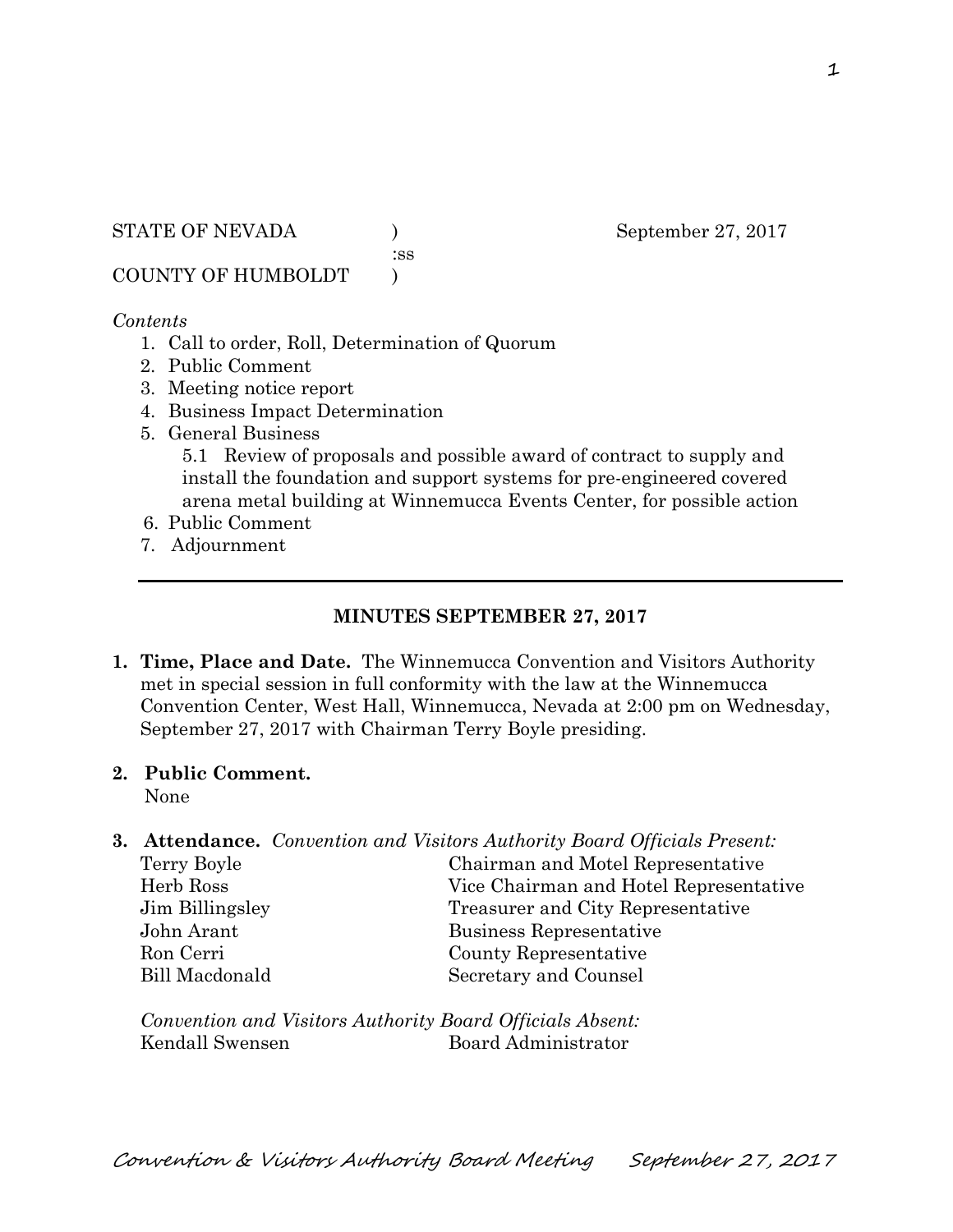*Staff Members Present:*  Kim Petersen Director Shelly Noble Administrative Clerk

*Staff Members Absent:*  None

*Others Present:*  Mike Sheppard Michael Clay Corp. Kent Maher Ag District #3

- **4. Business Impact Determination.** After review of the September 27, 2017 agenda, and report by Counsel that he saw nothing in the Agenda requiring a business economic impact study or statement, *Jim Billingsley made a motion that no proposed agenda item is likely to impose a direct and significant economic burden on a business or directly restrict formation, operation, or expansion of a business. The motion carried, 5-0.*
- **5. General Business.**

## **5.1 Review of proposals and possible award of contract to supply and install the foundation and support systems for pre-engineered covered arena metal building at Winnemucca Events Center, for possible action**

As a little background, the process of acquiring the engineering requirements for this work took a long time and the end result was a very complex drilled pier system, 18 ' deep with a lot of special requirements and equipment. Since there is no floor to help with the stabilization of the walls, the engineers designed a system to compensate for this and handle the stress of the other building components. The two bids we received were for amounts that were 3 times the amount we had allocated in the budget, one was \$866,000, the other \$750,545.59. Mike explained that when the budget was prepared several months ago we did not have the specifications for this work. Even so, he agreed that these bids were not feasible with the funds we have available. Mike has spoken with the engineers and asked them to come up with other alternatives that would provide a cost savings, including the use of more concrete instead of the pier system. He is hoping that with a more straightforward foundation design we will receive more bids. Mike's recommendation at this time is to table these bids for now. *Jim Billingsley made a motion to table the bids received for the installation of the foundation and support systems for the pre-engineered covered arena metal building until the next WCVA meeting on October 18. Motion carried, 5-0.*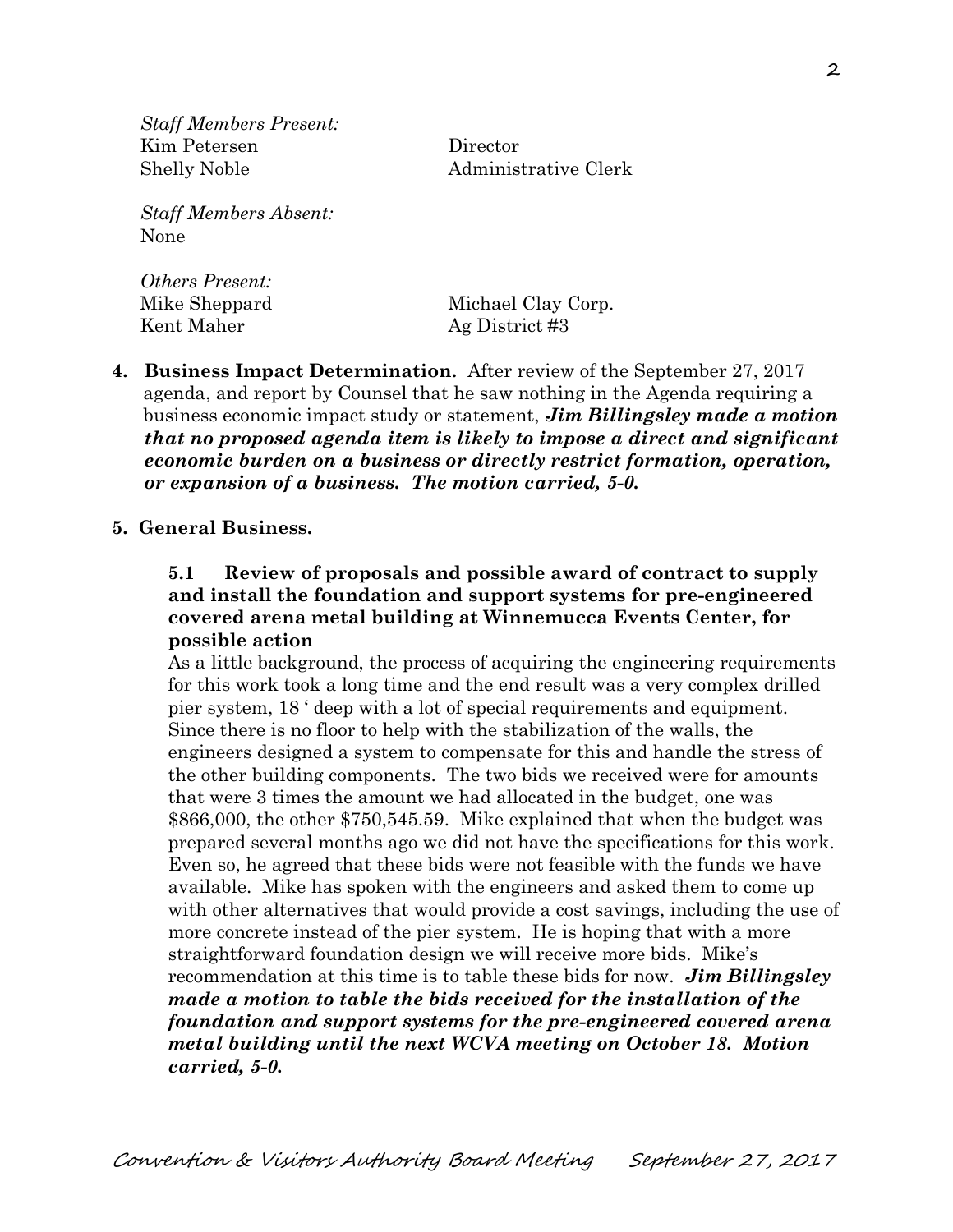Mike has been in contact with RHP Mechanical to get a proposal for a cooling system that is less than the original proposal amount of \$378,400. They have accomplished this and their new proposed amount is \$181,168. This board will need to decide if this is something they want to move forward with. Kim feels strongly that to attract the size and type of events that could utilize the building, a cooling system is critical. Board members were hesitant to commit to this after the overage in the foundation bids. No decision will be made at this time.

## **6. Public Comment**

None

# **7. Regular Business. Next Meeting. The Board confirmed the next regular meeting date of Wednesday, October 18, 2017, 4:00 pm.**

**8. Adjourn.** *Terry Boyle made a motion to adjourn this meeting. Motion carried, 5-0.* The meeting was adjourned at 2:40 pm to the next regular meeting, or to the earlier call of the Chairman or to the call of any three (3) members of the Board on three (3) working days notice.

Respectfully submitted,

Shelly Noble

APPROVED ON \_\_\_\_\_\_\_\_\_\_\_\_\_\_\_\_\_\_\_\_\_\_\_\_\_\_\_\_, 2017

As written\_\_\_\_\_\_\_\_\_\_\_\_\_\_\_

As corrected \_\_\_\_\_\_\_\_\_\_\_\_\_

Winnemucca Convention & Visitors Authority Board